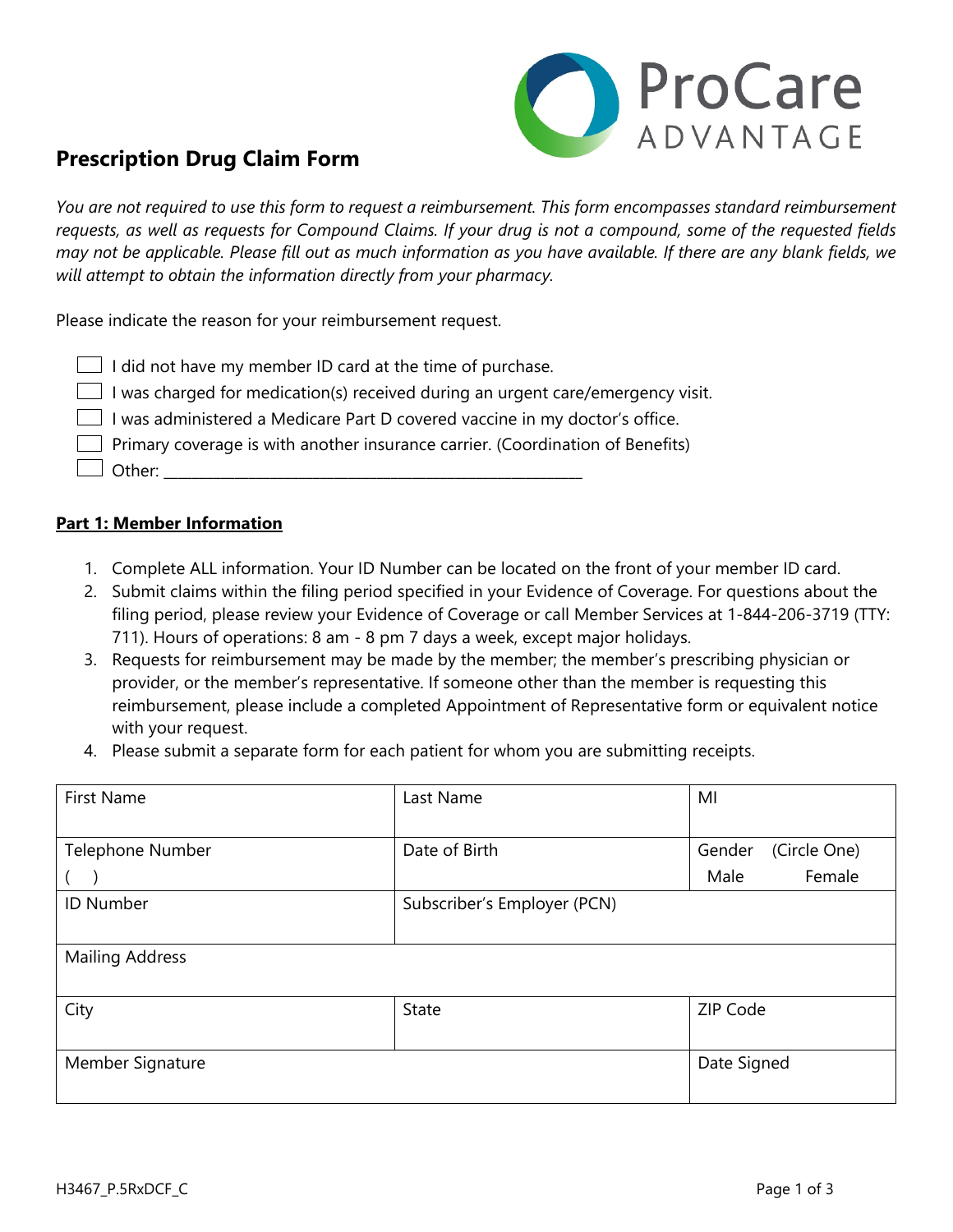#### **Part 2: Pharmacy Information**

- 1. Complete ALL information.
- 2. Please submit a separate form for each pharmacy from which you purchased medications.

| Name                                                                           |       |                         |  |
|--------------------------------------------------------------------------------|-------|-------------------------|--|
|                                                                                |       |                         |  |
| <b>Street Address</b>                                                          |       |                         |  |
|                                                                                |       |                         |  |
| City                                                                           | State | ZIP Code                |  |
|                                                                                |       |                         |  |
| Pharmacy/or Provider of Service National Provider Number (NA if not available) |       | <b>Telephone Number</b> |  |
|                                                                                |       |                         |  |

#### **Part 3: Receipt Information**

- 1. Include Proof of Payment with the original pharmacy receipt(s) or pharmacy printout(s). Cash Register Receipt(s) without pharmacy detail will not be accepted. Tape all receipt(s) to the bottom of this page. Please DO NOT staple.
	- a. Compound medications must have at least 2 ingredients, and at least 1 ingredient must be a Federal legend (prescription) drug.
	- b. All active ingredients must be covered as part of your formulary and all prescription information must be submitted.
- 2. Please provide the explanation of benefits (EOB) or denial letter from the primary insurance carrier if you have primary coverage with another insurance carrier.
- 3. Receipts will not be returned. Please remember to keep a copy of the completed claim form and receipt(s) for your records.

**Part 4: Drug Information:** *This information should be listed in your original pharmacy receipt, pharmacy printout, or Medical Invoice. If the receipt or invoice is missing any of this information, please ask your pharmacist/or Medical Provider to help fill in the missing details. If you are unable to obtain the information we will attempt to contact your pharmacy.*

| Date Rx Filled     | Diagnosis Code and Description                                         | <b>Medication Name</b> |
|--------------------|------------------------------------------------------------------------|------------------------|
| <b>Rx Number</b>   | Final Form of Compound (cream, patches, suppository, suspension, etc.) |                        |
| National Drug Code | Quantity                                                               |                        |
| Day Supply         | Total Volume (grams, ml, each, etc.)                                   |                        |
|                    |                                                                        | (continued on page 3)  |